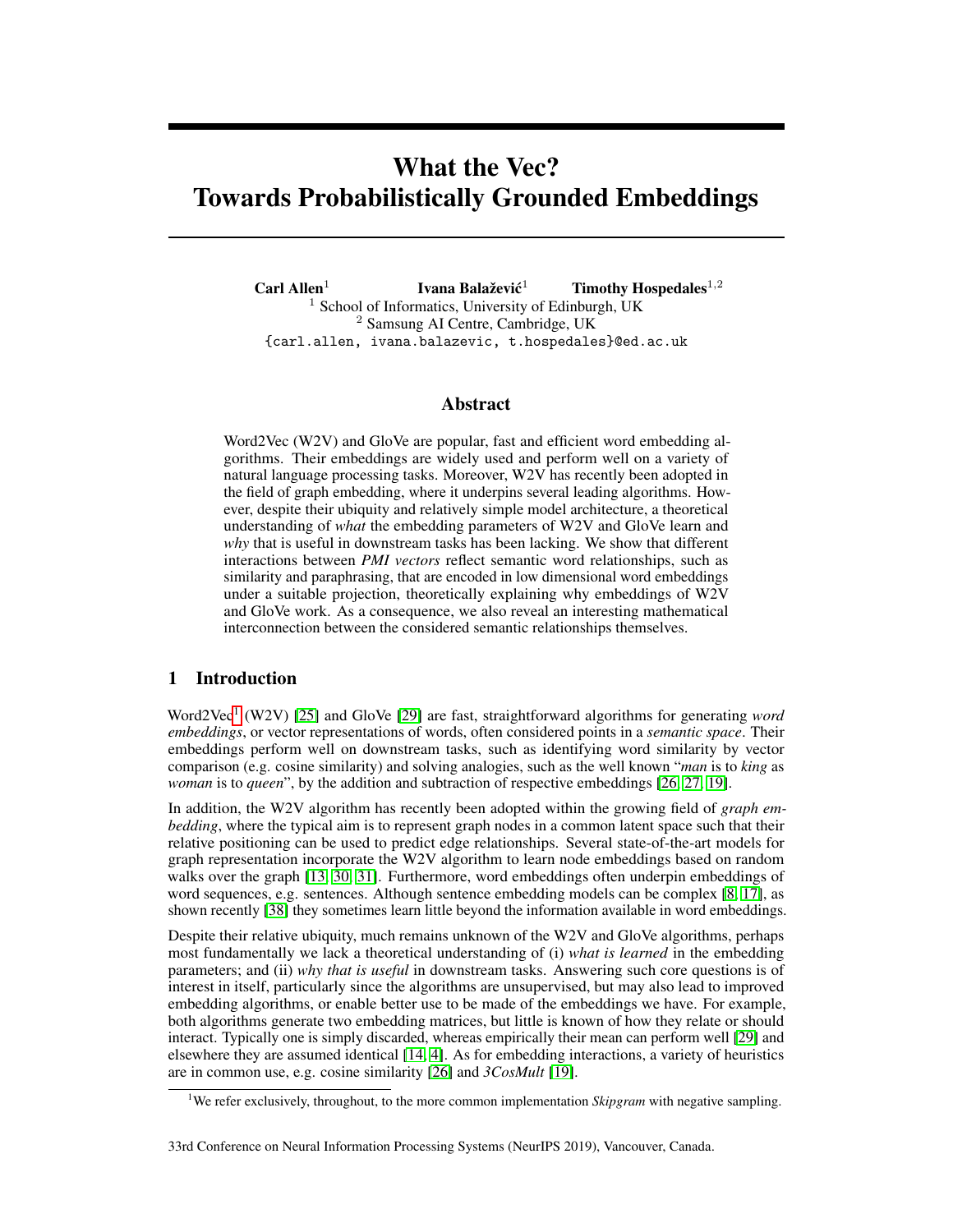Of works that seek to theoretically explain these embedding models [\[20,](#page-9-8) [14,](#page-8-2) [4,](#page-8-3) [9,](#page-8-4) [18\]](#page-9-9), Levy and Goldberg [\[20\]](#page-9-8) identify the loss function minimised (implicitly) by W2V and, thereby, the relationship between W2V word embeddings and the *Pointwise Mutual Information* (PMI) of word co-occurrences. More recently, Allen and Hospedales [\[2\]](#page-8-5) showed that this relationship explains the linear interaction observed between embeddings of analogies. Building on these results, our key contributions are:

- to show how particular semantic relationships correspond to linear interactions of high dimensional *PMI vectors* and thus to equivalent interactions of low dimensional word embeddings generated by their *linear* projection, thereby explaining the semantic properties exhibited by embeddings of W2V and GloVe;
- to derive a relationship between embedding matrices proving that they must differ, justifying the heuristic use of their mean and enabling word embedding interactions – including the widely used cosine similarity – to be semantically interpreted; and
- to establish a novel hierarchical mathematical inter-relationship between relatedness, similarity, paraphrase and analogy (Fig [2\)](#page-7-0).

## <span id="page-1-2"></span>2 Background

**Word2Vec** [\[25,](#page-9-0) [26\]](#page-9-2) takes as input word pairs  $\{(w_{i_r}, c_{j_r})\}_{r=1}^D$  extracted from a large text corpus, where target word  $w_i \in \mathcal{E}$  ranges over the corpus and context word  $c_j \in \mathcal{E}$  ranges over a window of size l, symmetric about  $w_i$  ( $\mathcal E$  is the dictionary of distinct words,  $n = |\mathcal E|$ ). For each observed word pair, k random pairs (*negative samples*) are generated from unigram distributions. For embedding dimension d, W2V's architecture comprises the product of two weight matrices  $\mathbf{W}, \mathbf{C} \in \mathbb{R}^{d \times n}$  subject to the logistic sigmoid function. Columns of  $\mathbf{\dot{W}}$  and C are the *word embeddings*:  $\mathbf{w}_i \in \mathbb{R}^d$ , the *i*<sup>th</sup> column of W, represents the  $i^{th}$  word in  $\mathcal E$  observed as the target word  $(w_i)$ ; and  $c_j \in \mathbb R^d$ , the  $j^{\text{th}}$ column of C, represents the  $j^{th}$  word in  $\mathcal E$  observed as a context word  $(c_j)$ .

Levy and Goldberg [\[20\]](#page-9-8) show that the loss function of W2V is given by:

$$
\ell_{w2V} = -\sum_{i=1}^{n} \sum_{j=1}^{n} \#(w_i, c_j) \log \sigma(\mathbf{w}_i^{\top} \mathbf{c}_j) + \frac{k}{D} \#(w_i) \#(c_j) \log(\sigma(-\mathbf{w}_i^{\top} \mathbf{c}_j)),
$$
 (1)

which is minimised if  $\mathbf{w}_i^{\top} \mathbf{c}_j = \mathbf{P}_{i,j} - \log k$ , where  $\mathbf{P}_{i,j} = \log \frac{p(w_i, c_j)}{p(w_i)p(c_j)}$  is *pointwise mutual information* (PMI). In matrix form, this equates to factorising a *shifted* PMI matrix  $S \in \mathbb{R}^{n \times n}$ :

<span id="page-1-3"></span><span id="page-1-1"></span><span id="page-1-0"></span>
$$
\mathbf{W}^{\top}\mathbf{C} = \mathbf{S} \,. \tag{2}
$$

GloVe  $[29]$  has the same architecture as W2V, but a different loss function, minimised when:

$$
\mathbf{w}_i^{\top} \mathbf{c}_j = \log p(w_i, c_j) - b_i - b_j + \log Z,\tag{3}
$$

for biases  $b_i$ ,  $b_j$  and normalising constant Z. In principle, the biases provide flexibility, broadening the family of statistical relationships that GloVe embeddings can learn.

Analogies are word relationships, such as the canonical "*man* is to *king* as *woman* is to *queen*", that are of particular interest because their word embeddings appear to satisfy a linear relationship [\[27,](#page-9-3) [19\]](#page-9-4). Allen and Hospedales [\[2\]](#page-8-5) recently showed that this phenomenon follows from relationships between *PMI vectors*, i.e. rows of the (unshifted) PMI matrix  $P \in \mathbb{R}^{n \times n}$ . In doing so, the authors define (i) the *induced distribution* of an observation  $\circ$  as  $p(\mathcal{E}|\circ)$ , the probability distribution over all context words observed given  $\circ$ ; and (ii) that a word  $w_*$  *paraphrases* a set of words  $W \subset \mathcal{E}$  if the induced distributions  $p(\mathcal{E}|w_*)$  and  $p(\mathcal{E}|W)$  are (elementwise) similar.

## 3 Related Work

While many works explore empirical properties of word embeddings (e.g. [\[19,](#page-9-4) [23,](#page-9-10) [5\]](#page-8-6)), we focus here on those that seek to theoretically explain why W2V and GloVe word embeddings capture semantic properties useful in downstream tasks. The first of these is the previously mentioned derivation by Levy and Goldberg [\[20\]](#page-9-8) of the loss function [\(1\)](#page-1-0) and the PMI relationship that minimises it [\(2\)](#page-1-1). Hashimoto et al. [\[14\]](#page-8-2) and Arora et al. [\[4\]](#page-8-3) propose generative language models to explain the structure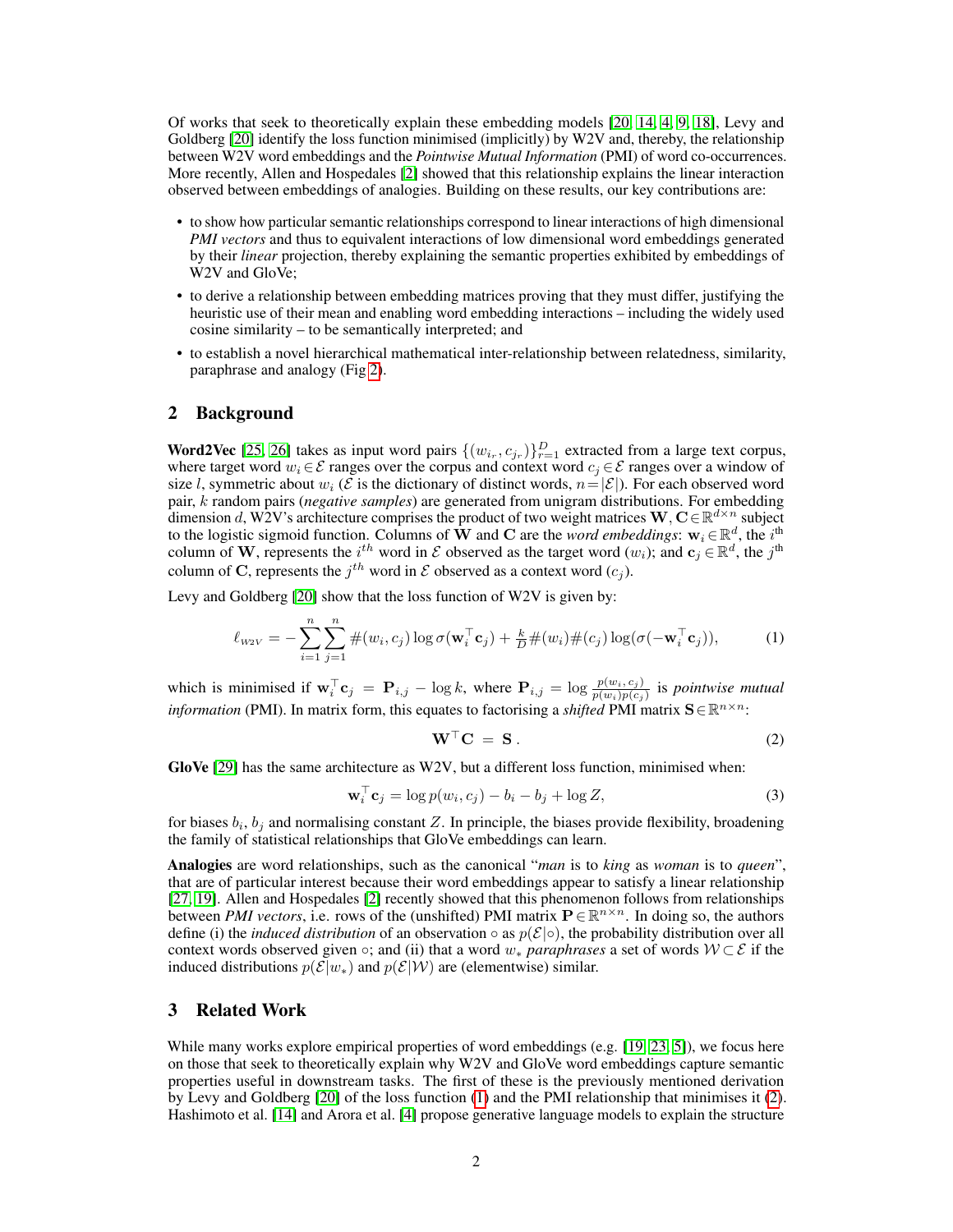found in word embeddings. However, both contain strong *a priori* assumptions of an underlying geometry that we do not require (further, we find that several assumptions of [\[4\]](#page-8-3) fail in practice (Appendix D)). Cotterell et al. [\[9\]](#page-8-4) and Landgraf and Bellay [\[18\]](#page-9-9) show that W2V performs *exponential (binomial) PCA* [\[7\]](#page-8-7), however this follows from the (binomial) negative sampling and so describes the algorithm's mechanics, not *why* it works. Several works focus on the linearity of analogy embeddings [\[4,](#page-8-3) [12,](#page-8-8) [2,](#page-8-5) [10\]](#page-8-9), but only [\[2\]](#page-8-5) rigorously links semantics to embedding geometry (S[.2\)](#page-1-2).

To our knowledge, no previous work explains how the semantic properties of relatedness, similarity, paraphrase and analogy are all encoded in the relationships of PMI vectors and thereby manifest in the low dimensional word embeddings of W2V and GloVe.

## <span id="page-2-1"></span>4 PMI: linking geometry to semantics

The derivative of W2V's loss function [\(1\)](#page-1-0) with respect to embedding  $w_i$ , is given by:

$$
\frac{1}{D} \nabla_{\mathbf{w}_i} \ell_{w2V} = \sum_{j=1}^n \left( \underbrace{p(w_i, c_j) + kp(w_i)p(c_j)}_{\mathbf{d}_j^{(i)}} \right) \left( \underbrace{\sigma(\mathbf{S}_{i,j}) - \sigma(\mathbf{w}_i^\top \mathbf{c}_j)}_{\mathbf{e}_j^{(i)}} \right) \mathbf{c}_j = \mathbf{C} \mathbf{D}^{(i)} \mathbf{e}^{(i)} , \quad (4)
$$

for diagonal matrix  $\mathbf{D}^{(i)} = diag(\mathbf{d}^{(i)}) \in \mathbb{R}^{n \times n}$ ;  $\mathbf{d}^{(i)}$ ,  $\mathbf{e}^{(i)} \in \mathbb{R}^n$  containing the probability and error terms indicated; and all probabilities estimated empirically from the corpus. This confirms that [\(1\)](#page-1-0) is minimised if  $W^\top C = S$  [\(2\)](#page-1-1), since all  $e_j^{(i)} = 0$ , but that requires W and C to each have rank at least that of S. In the general case, including the typical case  $d \ll n$ , [\(1\)](#page-1-0) is minimised when probability weighted error vectors  $D^{(i)}e^{(i)}$  are orthogonal to the rows of C. As such, embeddings  $w_i$  can be seen as a non-linear (due to the sigmoid function  $\sigma(\cdot)$ ) *projection* of rows of S, induced by the loss function. (Note that the distinction between W and C is arbitrary: embeddings  $c_i$  can also be viewed as projections onto the rows of  $W$ .)

Recognising that the  $log k$  shift term is an artefact of the W2V algorithm (see Appendix A), whose effect can be evaluated subsequently (as in [\[2\]](#page-8-5)), we exclude it and analyse properties and interactions of word embeddings  $w_i$  that are projections of  $p^i$ , the corresponding rows of  $P$  (*PMI vectors*). We aim to identify the properties of PMI vectors that capture semantics and are then preserved in word embeddings under the low-rank projection induced by a suitably chosen loss function.

## <span id="page-2-2"></span>4.1 The domain of PMI vectors

PMI vector  $\mathbf{p}^i \in \mathbb{R}^n$  has a component PMI $(w_i, c_j)$  for all context words  $c_j \in \mathcal{E}$ , given by:

$$
PMI(w_i, c_j) = \log \frac{p(c_j, w_i)}{p(w_i)p(c_j)} = \log \frac{p(c_j|w_i)}{p(c_j)}.
$$
\n(5)

Any difference in the probability of observing  $c_j$  having observed  $w_i$ , relative to its marginal probability, can be thought of as *due* to  $w_i$ . Thus  $PMI(w_i, c_j)$  captures the influence of one word on another. Specifically, by reference to marginal probability  $p(c_j)$ : PMI $(w_i, c_j) > 0$  implies  $c_j$  is more likely to occur in the presence of  $w_i$ ; PMI $(w_i, c_j)$  < 0 implies  $c_j$  is less likely to occur given  $w_i$ ; and PMI $(w_i, c_j) = 0$  indicates that  $w_i$  and  $c_j$  occur independently, i.e. they are unrelated. PMI thus reflects the semantic property of *relatedness*, as previously noted [\[36,](#page-10-1) [6,](#page-8-10) [15\]](#page-8-11). A PMI *vector* thus reflects any change in the probability distribution over all words  $p(\mathcal{E})$ , given (or due to)  $w_i$ :

<span id="page-2-0"></span>
$$
\mathbf{p}^i \triangleq \left\{ \log \frac{p(c_j|w_i)}{p(c_j)} \right\}_{c_j \in \mathcal{E}} \triangleq \log \frac{p(\mathcal{E}|w_i)}{p(\mathcal{E})}.
$$
 (6)

While PMI values are unconstrained in R, PMI vectors are constrained to an  $n-1$  dimensional surface S ⊂R <sup>n</sup>, where each dimension corresponds to a word (Fig [1\)](#page-3-0) (although technically a *hypersurface*, we refer to S simply as a "surface"). The geometry of S can be constructed step-wise from [\(6\)](#page-2-0):

- the vector of numerator terms  $\mathbf{q}^i = p(\mathcal{E}|w_i)$  lies on the simplex  $\mathcal{Q} \subset \mathbb{R}^n$ ;
- dividing all  $q \in \mathcal{Q}$  (element-wise) by  $p = p(\mathcal{E}) \in \mathcal{Q}$ , gives probability ratio vectors  $\frac{q}{p}$  that lie on a "stretched simplex"  $\mathcal{R} \subset \mathbb{R}^n$  (containing  $\mathbf{1} \in \mathbb{R}^n$ ) that has a vertex at  $\frac{1}{p(c_j)}$  on axis  $j, \forall c_j \in \mathcal{E}$ ; and
- the natural logarithm transforms R to the surface S, with  $\mathbf{p}^i = \log \frac{p(\mathcal{E}|w_i)}{p(\mathcal{E})} \in \mathcal{S}$ ,  $\forall w_i \in \mathcal{E}$ .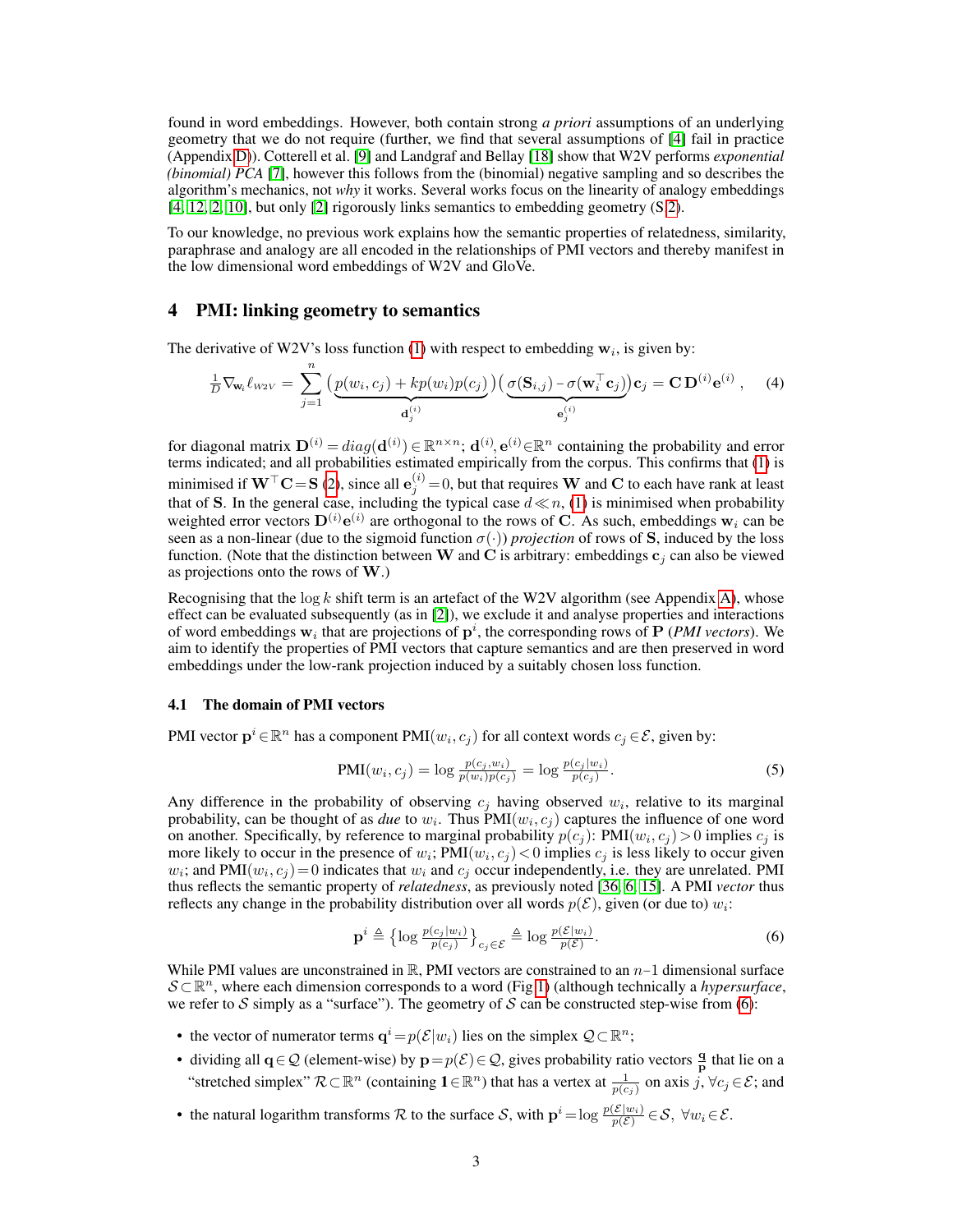Note,  $\mathbf{p} = p(\mathcal{E})$  uniquely determines S. Considering each point  $\mathbf{s} \in \mathcal{S}$  as an element-wise log probability ratio vector  $\mathbf{s} = \log \frac{\mathbf{q}}{\mathbf{p}} \in \mathcal{S}$  ( $\mathbf{q} \in \mathcal{Q}$ ), shows  $\mathcal{S}$  to have the properties (proofs in Appendix B):

- P1  $S$ , and any subsurface of  $S$ , is non-linear. PMI vectors are thus not constrained to a linear subspace, identifiable by low-rank factorisation of the PMI matrix, as may seem suggested by [\(2\)](#page-1-1).
- <span id="page-3-1"></span>P2 S contains the origin, which can be considered the PMI vector of the *null word*  $\emptyset$ , i.e.  $p^{\emptyset} =$  $\log \frac{p(\mathcal{E}|\emptyset)}{p(\mathcal{E})} = \log \frac{p(\mathcal{E})}{p(\mathcal{E})} = \mathbf{0} \in \mathbb{R}^n.$
- <span id="page-3-3"></span>P3 Probability vector  $q \in \mathcal{Q}$  is normal to the tangent plane of S at s =  $\log \frac{q}{p} \in \mathcal{S}$ .
- P4  $\mathcal S$  does not intersect with the fully positive or fully negative orthants (excluding 0). Thus PMI vectors are not *isotropically* (i.e. uniformly) distributed in space (as assumed in [\[4\]](#page-8-3)).
- <span id="page-3-2"></span>P5 The sum of 2 points  $s + s'$  lies in S only for certain s,  $s' \in S$ . That is, for any  $s \in S$  ( $s \neq 0$ ), there exists a (strict) subset  $S_s \subset S$ , such that  $s + s' \in S$  *iff*  $s' \in S_s$ . Trivially  $0 \in S_s$ ,  $\forall s \in S$ .

<span id="page-3-0"></span>Note that while all PMI vectors lie in  $S$ , certainly not all (infinite) points in  $S$  correspond to the (finite) PMI vectors of words. Interestingly, [P2](#page-3-1) and [P5](#page-3-2) allude to properties of a *vector space*, often the desired structure for a *semantic space* [\[14\]](#page-8-2). Whilst the domain of PMI vectors is clearly not a vector space, addition and subtraction of PMI vectors do have *semantic meaning*, as we now show.



Figure 1: The PMI surface  $S$ , showing sample PMI vectors of words (red dots)

#### <span id="page-3-5"></span>4.2 Subtraction of PMI vectors finds similarity

Taking the definition from [\[2\]](#page-8-5) (see S[.2\)](#page-1-2), we consider a word  $w_i$  that *paraphrases* a word set  $W \in \mathcal{E}$ , where  $W = \{w_i\}$  contains a single word. Since paraphrasing requires distributions of local context words (induced distributions) to be similar, this intuitively finds  $w_i$  that are interchangeable with, or *similar* to,  $w_j$ : in the limit  $w_j$  itself or, less trivially, a synonym. Thus, word similarity corresponds to a low KL divergence between  $p(\mathcal{E}|w_i)$  and  $p(\mathcal{E}|w_j)$ . Interestingly, the difference between the associated PMI vectors:

<span id="page-3-4"></span>
$$
\boldsymbol{\rho}^{i,j} = \mathbf{p}^i - \mathbf{p}^j = \log \frac{p(\mathcal{E}|w_i)}{p(\mathcal{E}|w_j)},\tag{7}
$$

is a vector of un-weighted KL divergence components. Thus, if dimensions were suitably weighted, the sum of difference components (comparable to Manhattan distance but *directed*) would equate to a KL divergence between induced distributions. That is, if  $q^i = p(\mathcal{E}|w_i)$ , then a KL divergence is given by  $q^{i\top}\rho^{i,j}$ . Furthermore,  $q^i$  is the normal to the surface S at  $p^i$  (with unit  $l_1$  norm), by [P3.](#page-3-3) The projection onto the normal (to S) at  $\mathbf{p}^j$ , i.e.  $-\mathbf{q}^{j\top}\rho^{i,j}$ , gives the other KL divergence. (Intuition for the semantic interpretation of each KL divergence is discussed in Appendix A of [\[2\]](#page-8-5).)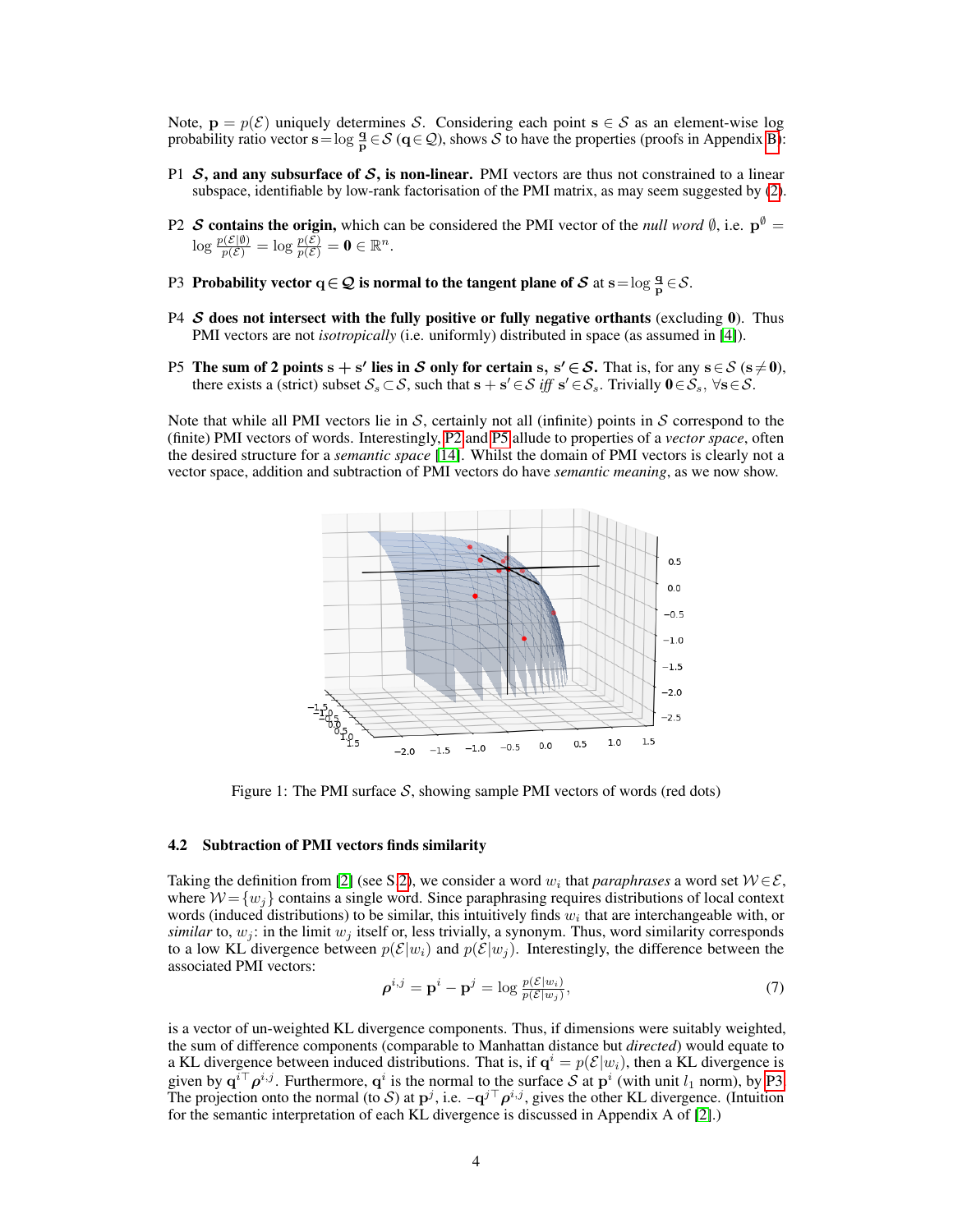#### <span id="page-4-2"></span>4.3 Addition of PMI vectors finds paraphrases

From geometric arguments [\(P5\)](#page-3-2), we know that only certain pairs of points in  $S$  sum to another point in the surface. We can also consider the *probabilistic* conditions for PMI vectors to sum to another:

$$
\mathbf{x} = \mathbf{p}^i + \mathbf{p}^j = \log \frac{p(\mathcal{E}|w_i)}{p(\mathcal{E})} + \log \frac{p(\mathcal{E}|w_j)}{p(\mathcal{E})}
$$
  
= 
$$
\underbrace{\log \frac{p(\mathcal{E}|w_i, w_j)}{p(\mathcal{E})}}_{\mathbf{p}^{i,j}} - \underbrace{\log \frac{p(w_i, w_j | \mathcal{E})}{p(w_i | \mathcal{E}) p(w_j | \mathcal{E})}}_{\sigma^{ij}} + \underbrace{\log \frac{p(w_i, w_j)}{p(w_i) p(w_j)}}_{\tau^{ij}} = \mathbf{p}^{i,j} - \sigma^{ij} + \tau^{ij} \mathbf{1}, \qquad (8)
$$

where (overloading notation)  $p^{i,j} \in S$  is a vector of PMI terms involving  $p(\mathcal{E}|w_i, w_j)$ , the induced distribution of  $w_i$  and  $w_j$  observed *together*;<sup>[2](#page-4-0)</sup> and  $\sigma^{ij} \in \mathbb{R}^n$ ,  $\tau^{ij} \in \mathbb{R}$  are the conditional and marginal dependence terms indicated (as seen in [\[2\]](#page-8-5)). From [\(8\)](#page-4-1), if  $w_i, w_j \in \mathcal{E}$  occur both *independently and conditionally independently* given each and every word in  $\mathcal{E}$ , then  $\mathbf{x} = \mathbf{p}^{i,j} \in \mathcal{S}$ , and (from [P5\)](#page-3-2)  $\mathbf{p}^j \in \mathcal{S}_{\mathbf{p}^j}$  and  $\mathbf{p}^i \in \mathcal{S}_{\mathbf{p}^j}$ . If not, error vector  $\varepsilon^{ij} = \sigma^{ij} - \tau^{ij} \mathbf{1}$  separates x and  $\mathbf{p}^{\bar{i},j}$  and  $\mathbf{x} \notin \mathcal{S}$ , unless by meaningless coincidence. (Note, whilst probabilistic aspects here mirror those of [\[2\]](#page-8-5), we combine these with a geometric understanding.) Although certainly  $\mathbf{p}^{i,j} \in S$ , the extent to which  $\mathbf{p}^{i,j} \approx \mathbf{p}^k$  for some  $w_k \in \mathcal{E}$  depends on paraphrase error  $\rho^{k, \{i,j\}} = \mathbf{p}^k - \mathbf{p}^{i,j}$ , that compares the induced distributions of  $w_k$  and  $\{w_i, w_j\}$ . Thus the PMI vector difference  $(\mathbf{p}^i + \mathbf{p}^j) - \mathbf{p}^k$  for any words  $w_i, w_j, w_k \in \mathcal{E}$ comprises:  $\varepsilon^{ij}$  a component between  $\mathbf{p}^i + \mathbf{p}^j$  and the surface S (reflecting word dependence); and  $\rho^{k, \{i,j\}}$  a component *along* the surface (reflecting paraphrase error). The latter captures a semantic relationship with  $w_k$ , which the former may obscure, irrespective of  $w_k$ . (Further geometric and probabilistic implications are considered in Appendix C.)

## <span id="page-4-5"></span>4.4 Linear combinations of PMI vectors find analogies

PMI vectors of analogy relationships " $w_a$  is to  $w_{a*}$  as  $w_b$  is to  $w_{b*}$ " have been proven [\[2\]](#page-8-5) to satisfy:

<span id="page-4-8"></span><span id="page-4-3"></span><span id="page-4-1"></span>
$$
\mathbf{p}^{b^*} \approx \mathbf{p}^{a^*} - \mathbf{p}^a + \mathbf{p}^b. \tag{9}
$$

The proof builds on the concept of paraphrasing (with error terms similar to those in Section [4.3\)](#page-4-2), comparing PMI vectors of analogous word pairs to show that  $\mathbf{p}^{a} + \mathbf{p}^{b^*} \approx \mathbf{p}^{a^*} + \mathbf{p}^{b}$  and thus [\(9\)](#page-4-3).

## <span id="page-4-6"></span>5 Encoding PMI: from PMI vectors to word embeddings

Understanding how high dimensional PMI vectors encode semantic properties desirable in word embeddings, we consider how they can be transferred to low dimensional representations. A key observation is that all PMI vector interactions, for similarity [\(7\)](#page-3-4), paraphrases [\(8\)](#page-4-1) and analogies [\(9\)](#page-4-3), are *additive*, and are therefore preserved under *linear* projection. By comparison, the loss function of W2V [\(1\)](#page-1-0) projects PMI vectors non-linearly, and that of GloVe [\(3\)](#page-1-3) does project linearly, but not (necessarily) PMI vectors. Linear projection can be achieved by the least squares loss function:[3](#page-4-4)

$$
\ell_{LSQ} = \frac{1}{2} \sum_{i=1}^{n} \sum_{j=1}^{n} (\mathbf{w}_i^{\top} \mathbf{c}_j - \text{PMI}(w_i, c_j))^2.
$$
 (10)

 $\ell_{LSQ}$  is minimised when  $\nabla_{\mathbf{W}^{\top}} \ell_{LSQ} = (\mathbf{W}^{\top}\mathbf{C} - \mathbf{P})\mathbf{C}^{\top} = 0$ , or  $\mathbf{W}^{\top} = \mathbf{P} \mathbf{C}^{\dagger}$ , for  $\mathbf{C}^{\dagger} = \mathbf{C}^{\top}(\mathbf{C} \mathbf{C}^{\top})^{-1}$ the *Moore–Penrose pseudoinverse* of C. This explicit linear projection allows interactions performed between word embeddings, e.g. dot product, to be mapped to interactions between PMI vectors, and thereby semantically interpreted. However, we do better still by considering how  $W$  and  $C$  relate.

## <span id="page-4-7"></span>5.1 The relationship between W and C

Whilst W2V and GloVe train two embedding matrices, typically only W is used and C discarded. Thus, although relationships are learned between W and C, they are tested between W and W. If

<span id="page-4-0"></span><sup>&</sup>lt;sup>2</sup>Whilst  $w_i$ ,  $w_j$  are *both* target words, by symmetry we can interchange roles of context and target words to compute  $p(\mathcal{E}|w, w')$  based on the distribution of target words for which  $w_i$  and  $w_j$  are both context words.

<span id="page-4-4"></span><sup>3</sup>We note that the W2V and GloVe loss functions include probability weightings (as considered in [\[35\]](#page-10-2)), which we omit for simplicity.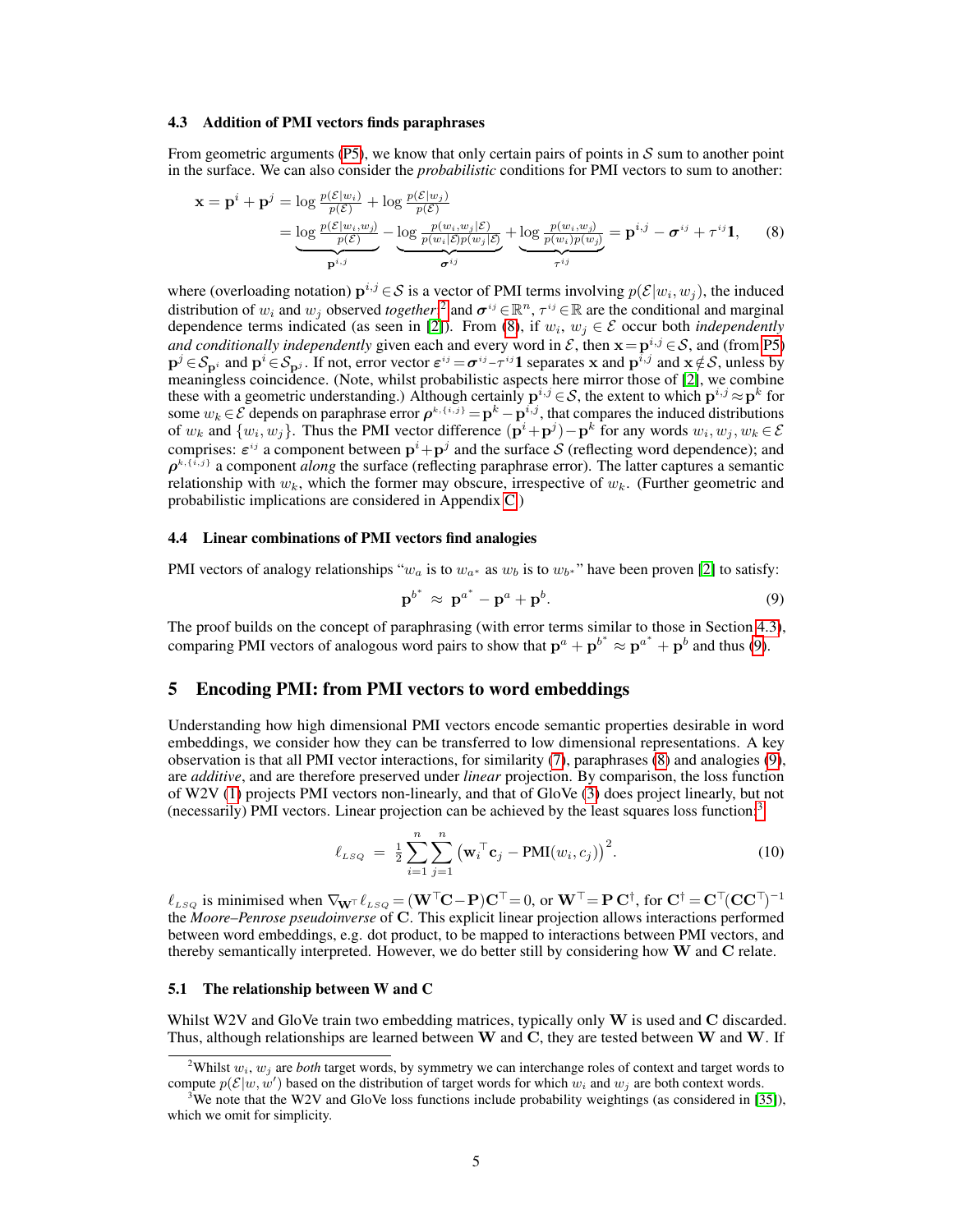W and C are equal, the distinction falls away, but that is not found to be the case in practice. Here, we consider why typically  $W \neq C$  and, as such, what relationship between W and C does exist.

If the symmetric PMI matrix P is positive semi-definite (PSD), its closest low-rank approximation (minimising  $\ell_{LSQ}$ ) is given by the eigendecomposition  $\mathbf{P} = \mathbf{\Pi} \mathbf{\Lambda} \mathbf{\Pi}^\top$ ,  $\mathbf{\Pi}, \mathbf{\Lambda} \in \mathbb{R}^{n \times n}$ ,  $\mathbf{\Pi}^\top \mathbf{\Pi} = \mathbf{I}$ ; and  $\ell_{LSQ}$  is minimised by  $\mathbf{W} = \mathbf{C} = \mathbf{S}^{1/2}\mathbf{U}^{\top}$ , where  $\mathbf{S} \in \mathbb{R}^{d \times d}$ ,  $\mathbf{U} \in \mathbb{R}^{d \times n}$  are  $\Lambda$ ,  $\Pi$ , respectively, truncated to their d largest eigenvalue components. Any matrix pair  $W^* = M^{\top}W$ ,  $C^* = M^{-1}W$ , also minimises  $\ell_{LSQ}$  (for any invertible  $\mathbf{M} \in \mathbb{R}^{d \times d}$ ), but of these  $\mathbf{W}$ ,  $\mathbf{C}$  are unique (up to rotation and permutation) in satisfying  $W = C$ , a preferred solution for learning word embeddings since the number of free parameters is halved and consideration of whether to use  $W$ ,  $C$  or both falls away.

However, P is not typically PSD in practice and this preferred (real) factorisation does not exist since P has negative eigenvalues,  $S^{1/2}$  is complex and any W, C minimising  $\ell_{LSQ}$  with  $W = C$ must also be complex. (Complex word embeddings arise elsewhere, e.g. [\[16,](#page-9-11) [22\]](#page-9-12), but since the word embeddings we examine are real we keep to the real domain.) By implication, any  $W, C \in \mathbb{R}^{d \times n}$ that minimise  $\ell_{LSQ}$  *cannot be equal*, contradicting the assumption  $W = C$  sometimes made [\[14,](#page-8-2) [4\]](#page-8-3). Returning to the eigendecomposition, if S contains the d largest *absolute* eigenvalues and U the corresponding eigenvectors of **P**, we define  $I' = sign(S)$  (i.e.  $I'_{ii} = \pm 1$ ) such that  $S = |S|I'$ . Thus,  $W = |S|^{1/2}U^{\top}$  and  $C = I'W$  can be seen to minimise  $\ell_{LSQ}$  (i.e.  $W^{\top}C \approx P$ ) with  $W \neq C$  but where corresponding *rows* of W, C (denoted by superscript) satisfy  $W^{i} = \pm C^{i}$  (recall word embeddings  $w_i$ ,  $c_i$  are columns of W, C). Such W, C can be seen as *quasi*-complex conjugate. Again, W, C can be used to define a family of matrix pairs that minimise  $\ell_{LSQ}$ , of which  $\hat{W}$ , C themselves are a most parameter efficient choice, with  $(n+1)d$  free parameters compared to 2nd.

#### <span id="page-5-0"></span>5.2 Interpreting embedding interactions

Various word embedding interactions are used to predict semantic relationships, e.g. cosine similarity [\[26\]](#page-9-2) and 3CosMult [\[19\]](#page-9-4), although typically with little theoretical justification. With a semantic un-derstanding of PMI vector interactions (S[.4\)](#page-2-1) and the derived relationship  $\mathbf{C} = \mathbf{I}'\mathbf{W}$ , we now interpret commonly used word embedding interactions and evaluate the effect of combining embeddings of W only (e.g.  $\mathbf{w}_i^{\top} \mathbf{w}_j$ ), rather than  $\mathbf{\bar{W}}$  and  $\mathbf{C}$  (e.g.  $\mathbf{w}_i^{\top} \mathbf{c}_j$ ). For use below, we note that  $\mathbf{W}^{\top} \mathbf{C} = \mathbf{U} \mathbf{S} \mathbf{U}^{\top}$ ,  $C^{\dagger} = U|S|^{-1/2}I'$  and define: *reconstruction error matrix*  $E = P - W^{\top}C$ , i.e.  $E = \overline{U}\overline{S}\overline{U}^{\top}$  where  $\overline{U}$ ,  $\overline{S}$  contain the *n*−*d* smallest absolute eigenvalue components of  $\Pi$ ,  $\Sigma$  (as omitted from U, S);  $\mathbf{F} = \mathbf{U}(\frac{\mathbf{S} - |\mathbf{S}|}{2})$  $\frac{2}{2}$  U<sup>T</sup>, comprising the negative eigenvalue components of **P**; and *mean embeddings*  $a_i$ as the columns of  $\mathbf{A} = \frac{\mathbf{W} + \mathbf{C}}{2} = \mathbf{U}|\mathbf{S}|^{1/2}\mathbf{I}'' \in \mathbb{R}^{d \times n}$ , where  $\mathbf{I}'' = \frac{\mathbf{I} + \mathbf{I}'}{2}$  $\frac{1}{2}$  (i.e.  $I''_{ii} \in \{0,1\}$ ).

Dot Product: We compare the following interactions, associated with predicting relatedness:

$$
\begin{aligned}\n\mathbf{W}, \mathbf{C} : \quad &\mathbf{w}_i^\top \mathbf{c}_j = \mathbf{U}^i \mathbf{S} \mathbf{U}^{j\top} &= \mathbf{U}^i (\mathbf{S} - (\mathbf{S} - |\mathbf{S}|)) \mathbf{U}^{j\top} \\
\mathbf{W}, \mathbf{W} : \quad &\mathbf{w}_i^\top \mathbf{w}_j = \mathbf{U}^i |\mathbf{S} | \mathbf{U}^{j\top} &= \mathbf{U}^i (\mathbf{S} - (\mathbf{S} - |\mathbf{S}|)) \mathbf{U}^{j\top} &= \mathbf{P}_{i,j} - \mathbf{E}_{i,j} - 2 \mathbf{F}_{i,j} \\
\mathbf{A}, \mathbf{A} : \quad &\mathbf{a}_i^\top \mathbf{a}_j = \mathbf{U}^i |\mathbf{S} | \mathbf{I}'' \mathbf{U}^{j\top} &= \mathbf{U}^i (\mathbf{S} - (\frac{\mathbf{S} - |\mathbf{S}|}{2})) \mathbf{U}^{j\top} &= \mathbf{P}_{i,j} - \mathbf{E}_{i,j} - \mathbf{F}_{i,j}\n\end{aligned}
$$

This shows that  $\mathbf{w}_i^\top\mathbf{w}_j$  *overestimates* the PMI approximation given by  $\mathbf{w}_i^\top\mathbf{c}_j$  by twice any component relating to negative eigenvalues – an overestimation that is halved using mean embeddings,  $a_i^{\top} a_j$ .

**Difference sum:** 
$$
(\mathbf{w}_i - \mathbf{w}_j)^T \mathbf{1} = (\mathbf{p}^i - \mathbf{p}^j)\mathbf{C}^{\dagger}\mathbf{1} = \sum_{k=1}^n \mathbf{x}_k \log \frac{p(c_k|w_i)}{p(c_k|w_j)}, \mathbf{x} = \mathbf{U}|\mathbf{S}|^{-1/2}\mathbf{I}'\mathbf{1}
$$

Thus, summing over the difference of embedding components compares to a KL divergence between induced distributions (and so *similarity*) more so than for PMI vectors (S[.4.2\)](#page-3-5) as dimensions are weighted by  $x_k$ . However, unlike a KL divergence, x is not a probability distribution and does not vary with  $w_i$  or  $w_j$ . We speculate that between x and the omitted probability weighting of the loss function, the dimensions of low probability words are down-weighted, mitigating the effect of "outliers" to which PMI is known to be sensitive [\[37\]](#page-10-3), and loosely reflecting a KL divergence.

**Euclidean distance:**  $\|\mathbf{w}_i - \mathbf{w}_j\|_2 = \|(\log \frac{p(\mathcal{E}|w_i)}{p(\mathcal{E}|w_j)}) \mathbf{C}^\dagger\|_2$  shows no obvious meaning.

**Cosine similarity:** Surprisingly,  $\frac{\mathbf{w}_i^{\top} \mathbf{w}_j}{\|\mathbf{w}_i\| \|\mathbf{w}_j\|}$ , as often used effectively to predict word relatedness and/or similarity [\[33,](#page-9-13) [5\]](#page-8-6), has no immediate semantic interpretation. However, recent work [\[3\]](#page-8-12) proposes a more holistic description of relatedness than  $PMI(w_i, w_j) > 0$  (S[.4.1\)](#page-2-2): that related words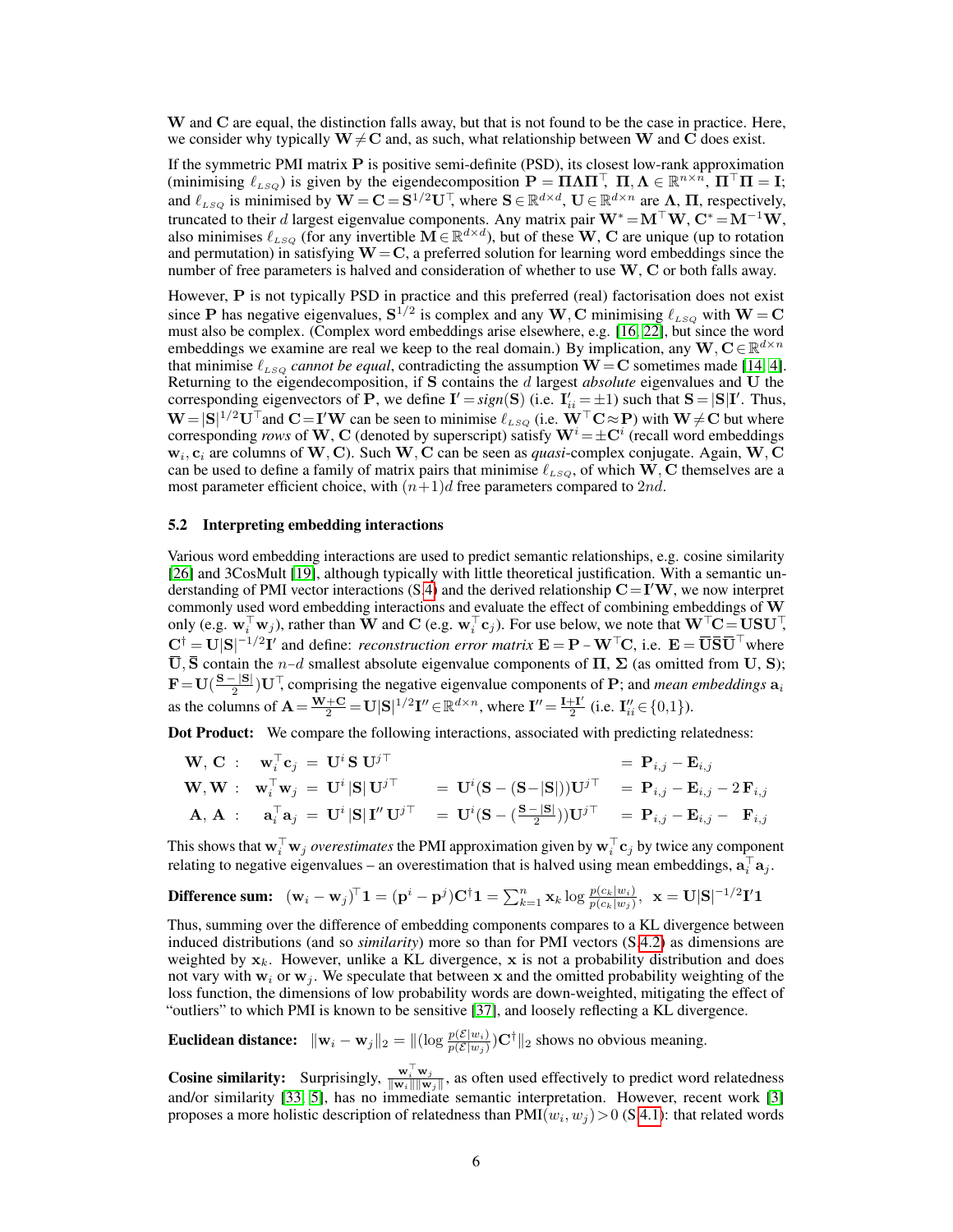|     | Model Loss Relationship           | Relatedness [1] | Similarity [1] | Analogy [25] |
|-----|-----------------------------------|-----------------|----------------|--------------|
|     | $W2V$ W2V $W^{\top}C \approx P$   | .628            | .703           | .283         |
|     | $W = C$ LSQ $W^{\top}W \approx P$ | .721            | .786           | .411         |
| LSO | LSQ $W^{\top}C \approx P$         | .727            | .791           | .425         |

<span id="page-6-0"></span>Table 1: Accuracy in semantic tasks using different loss functions on the text8 corpus [\[24\]](#page-9-14).

 $(w_i, w_j)$  have multiple positive PMI vector components in common, because all words associated with any common semantic "theme" are also more likely to co-occur. The *strength* of relatedness (*similarity* being the extreme case) is given by the number of common word associations, as reflected in the dimensionality of a common aggregate PMI vector component, which projects to a common embedding component. The *magnitude* of such common component is not directly meaningful, but as relatedness increases and  $w_i, w_j$  share more common word associations, the *angle* between their PMI vectors, and so too their embeddings, narrows, justifying the widespread use of cosine similarity.

Other statistical word embedding relationships assumed in [\[4\]](#page-8-3) are considered in Appendix D.

# 6 Empirical evidence

Word embeddings (especially those of W2V) have been well empirically studied, with many experimental findings. Here we draw on previous results and run test experiments to provide empirical support for our main theoretical results:

1. Analogies form as linear relationships between linear projections of PMI vectors (S[.4.4\)](#page-4-5)

Whilst previously explained in [\[2\]](#page-8-5), we emphasise that their rationale for this well known phenomenon fits precisely within our broader explanation of W2V and GloVe embeddings. Further, re-ordering paraphrase questions is observed to materially affect prediction accuracy [\[23\]](#page-9-10), which can be justified from the explanation provided in [\[2\]](#page-8-5) (see Appendix E).

2. The linear projection of additive PMI vectors captures semantic properties more accurately than the non-linear projection of W2V (S[.5\)](#page-4-6).

Several works consider alternatives to the W2V loss function [\[20,](#page-9-8) [21\]](#page-9-15), but none isolates the effect of an equivalent linear loss function, which we therefore implement (detail below). Comparing models  $W2V$  and  $LSQ$  (Table [1\)](#page-6-0) shows a material improvement across all semantic tasks from linear projection.

3. Word embedding matrices W and C are dissimilar (S[.5.1\)](#page-4-7).

W, C are typically found to differ, e.g. [\[26,](#page-9-2) [29,](#page-9-1) [28\]](#page-9-16). To demonstrate the difference, we include an experiment tying  $W = C$ . Comparing models  $W = C$  and  $LSQ$  (Table [1\)](#page-6-0) shows a small but consistent improvement in the former despite a lower data-to-parameter ratio.

4. Dot products recover PMI with decreasing accuracy:  $\mathbf{w}_i^{\top} \mathbf{c}_j \geq \mathbf{a}_i^{\top} \mathbf{a}_j \geq \mathbf{w}_i^{\top} \mathbf{w}_j$  (S[.5.2\)](#page-5-0).

The use of average embeddings  $\mathbf{a}_i^{\top} \mathbf{a}_j$  over  $\mathbf{w}_i^{\top} \mathbf{w}_j$  is a well-known heuristic [\[29,](#page-9-1) [21\]](#page-9-15). More recently, [\[5\]](#page-8-6) show that relatedness correlates noticeably better to  $\mathbf{w}_i^\top \mathbf{c}_j$  than either of the "symmetric" choices  $(\mathbf{a}_i^{\top} \mathbf{a}_j \text{ or } \mathbf{w}_i^{\top} \mathbf{w}_j)$ .

5. Relatedness is reflected by interactions between W and C embeddings, and similarity is reflected by interactions between  $W$  and  $W$ . (S[.5.2\)](#page-5-0)

Asr et al. [\[5\]](#page-8-6) compare human judgements of similarity and relatedness to cosine similarity between combinations of W, C and A. The authors find a "very consistent" support for their conclusion that "WC ... best measures ... relatedness" and "similarity [is] best predicted by ... WW". An example is given for *house*:  $\mathbf{w}_i^{\top} \mathbf{w}_j$  gives *mansion*, *farmhouse* and *cottage*, i.e. similar or synonymous words;  $\mathbf{w}_i^{\top} \mathbf{c}_j$  gives *barn, residence, estate, kitchen,* i.e. related words.

Models: As we perform a standard comparison of loss functions, similar to [\[20,](#page-9-8) [21\]](#page-9-15), we leave experimental details to Appendix F. In summary, we learn 500 dimensional embeddings from word co-occurrences extracted from a standard corpus ("text8" [\[24\]](#page-9-14)). We implement loss function [\(1\)](#page-1-0) explicitly as model  $W2V$ . Models  $W=C$  and  $LSQ$  use least squares loss [\(10\)](#page-4-8), with constraint  $W=C$ in the latter (see point 3 above). Evaluation on popular data sets [\[1,](#page-8-13) [25\]](#page-9-0) uses the Gensim toolkit [\[32\]](#page-9-17).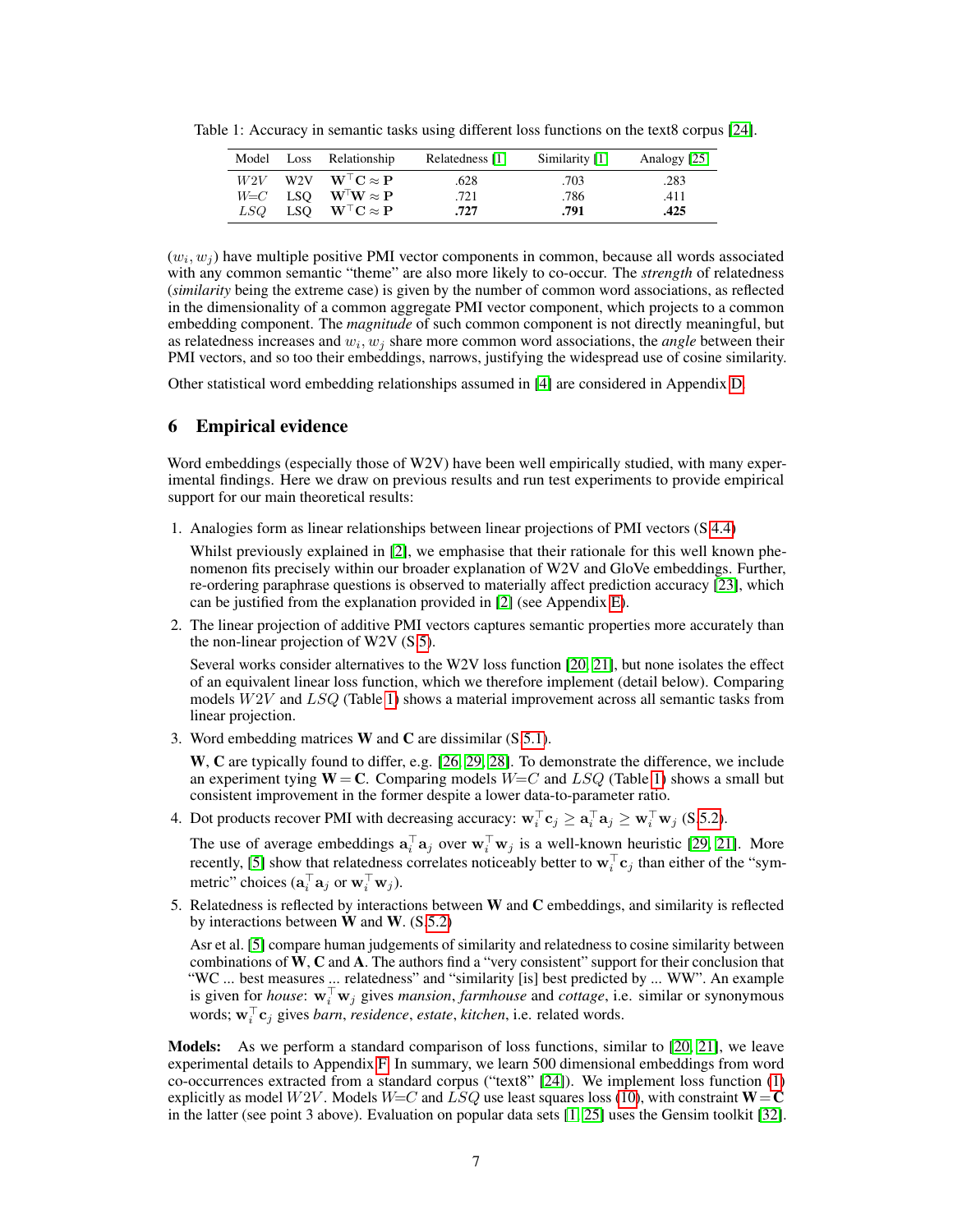<span id="page-7-0"></span>

Figure 2: Interconnection between semantic relationships: relatedness is a base pairwise comparison (measured by PMI); *global relatedness* considers relatedness to all words (PMI vector); similarity, paraphrase and analogy depend on global relatedness between words ( $w \in \mathcal{E}$ ) and word sets ( $W \subseteq \mathcal{E}$ ).

## 7 Discussion

Having established mathematical formulations for relatedness, similarity, paraphrase and analogy that explain how they are captured in word embeddings derived from PMI vectors (S[.4\)](#page-2-1), it can be seen that they also imply an interesting, hierarchical interplay between the semantic relationships themselves (Fig [2\)](#page-7-0). At the core is *relatedness*, which correlates with PMI, both empirically [\[36,](#page-10-1) [6,](#page-8-10) [15\]](#page-8-11) and intuitively (S[.4.2\)](#page-3-5). As a pairwise comparison of words, relatedness acts somewhat akin to a *kernel* (an actual kernel requires P to be PSD), allowing words to be considered numerically in terms of their relatedness to all words, as captured in a PMI vector, and compared according to how they each relate to all other words, or *globally relate*. Given this meta-comparison, we see that one word is *similar* to another if they are globally related (1-1); a *paraphrase* requires one word to globally relate to the joint occurrence of a set of words  $(1-n)$ ; and analogies arise when joint occurrences of word pairs are globally related  $(n-n)$ . Continuing the "kernel" analogy, the PMI matrix mirrors a kernel matrix, and word embeddings the representations derived from *kernelised PCA* [\[34\]](#page-9-18).

## 8 Conclusion

In this work, we take two previous results – the well known link between W2V embeddings and PMI [\[20\]](#page-9-8), and a recent connection between PMI and analogies [\[2\]](#page-8-5) – to show how the semantic properties of relatedness, similarity, paraphrase and analogy are captured in word embeddings that are linear projections of PMI vectors. The loss functions of W2V [\(2\)](#page-1-1) and GloVe [\(3\)](#page-1-3) approximate such a projection: non-linearly in the case of W2V and linearly projecting a variant of PMI in GloVe; explaining why their embeddings exhibit semantic properties useful in downstream tasks.

We derive a relationship between embedding matrices  $W$  and  $C$ , enabling word embedding interactions (e.g. dot product) to be semantically interpreted and justifying the familiar *cosine similarity* as a measure of relatedness and similarity. Our theoretical results explain several empirical observations, e.g. why  $W$  and  $C$  are not found to be equal despite representing the same words, their symmetric treatment in the loss function and a symmetric PMI matrix; why mean embeddings  $(A)$  are often found to outperform those from either  $W$  or  $C$ ; and why relatedness corresponds to interactions between W and C, and similarity to interactions between W and W.

We discover an interesting hierarchical structure between semantic relationships: with *relatedness* as a basic pairwise comparison, *similarity*, *paraphrase* and *analogy* are defined according to how target words each relate to all words. Error terms arise in the latter higher order relationships due to statistical dependence between words. Such errors can be interpreted geometrically with respect to the hypersurface  $S$  on which all PMI vectors lie, and can, in principle, be evaluated from higher order statistics (e.g trigrams co-occurrences).

Several further details of W2V and GloVe remain to be explained that we hope to address in future work, e.g. the weighting of PMI components over the context window [\[31\]](#page-9-6), the exponent  $\frac{3}{4}$  often applied to unigram distributions [\[26\]](#page-9-2), the probability weighting in the loss function (S[.5\)](#page-4-6), and an interpretation of the weight vector x in embedding differences (S[.5.2\)](#page-5-0).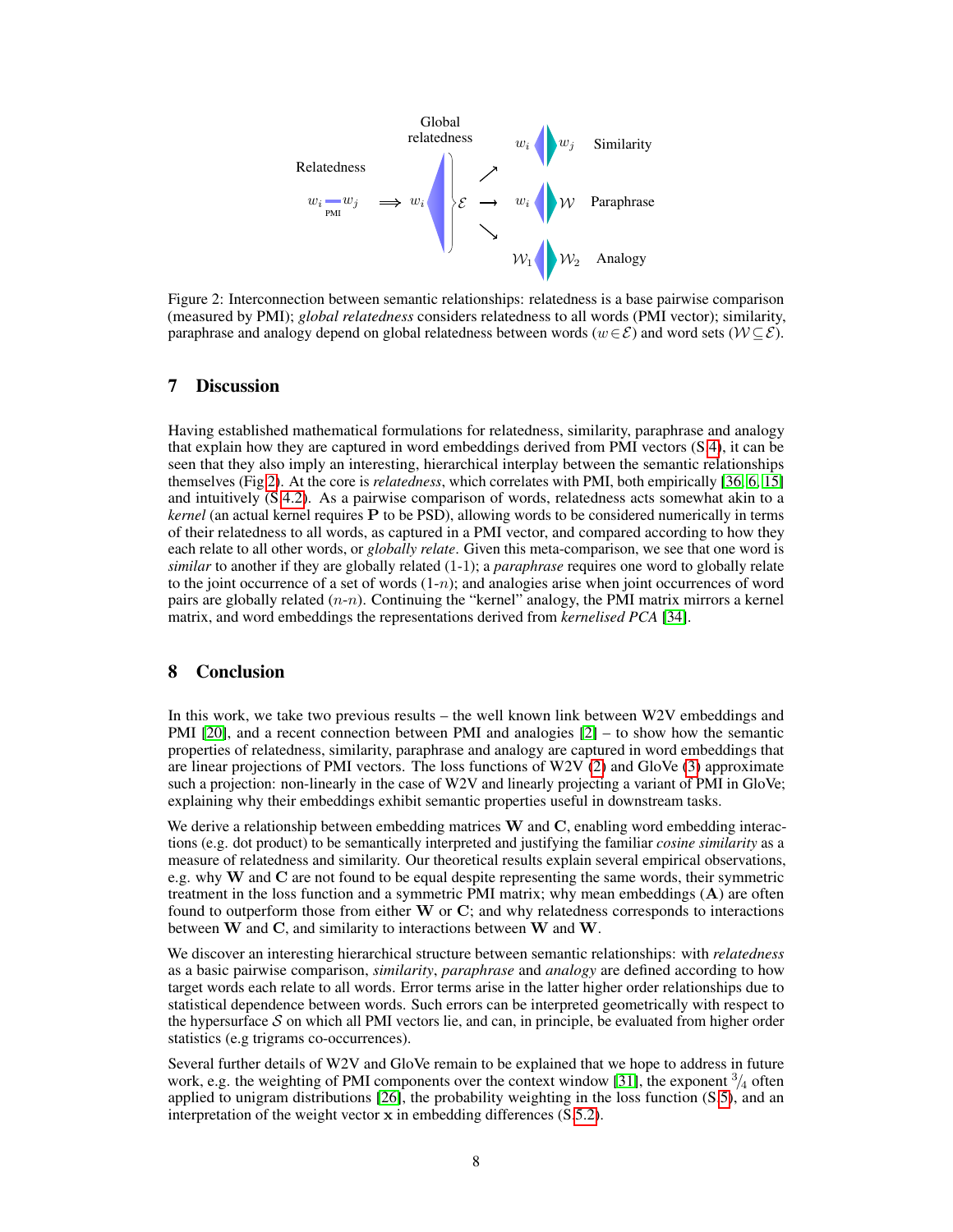#### Acknowledgements

We thank Ivan Titov, Jonathan Mallinson and the anonymous reviewers for helpful comments. Carl Allen and Ivana Balaževic were supported by the Centre for Doctoral Training in Data Science, ´ funded by EPSRC (grant EP/L016427/1) and the University of Edinburgh.

#### References

- <span id="page-8-13"></span>[1] Eneko Agirre, Enrique Alfonseca, Keith Hall, Jana Kravalova, Marius Pasca, and Aitor Soroa. A study on similarity and relatedness using distributional and wordnet-based approaches. In *North American Chapter of the Association for Computational Linguistics*, 2009.
- <span id="page-8-5"></span>[2] Carl Allen and Timothy Hospedales. Analogies explained: Towards understanding word embeddings. In *International Conference on Machine Learning*, 2019.
- <span id="page-8-12"></span>[3] Carl Allen, Ivana Balazevic, and Timothy M Hospedales. On understanding knowledge graph representation. *arXiv preprint arXiv:1909.11611*, 2019.
- <span id="page-8-3"></span>[4] Sanjeev Arora, Yuanzhi Li, Yingyu Liang, Tengyu Ma, and Andrej Risteski. A latent variable model approach to pmi-based word embeddings. *Transactions of the Association for Computational Linguistics*, 2016.
- <span id="page-8-6"></span>[5] Fatemeh Torabi Asr, Robert Zinkov, and Michael Jones. Querying word embeddings for similarity and relatedness. In *North American Chapter of the Association for Computational Linguistics*, 2018.
- <span id="page-8-10"></span>[6] John A Bullinaria and Joseph P Levy. Extracting semantic representations from word cooccurrence statistics: A computational study. *Behavior research methods*, 39(3):510–526, 2007.
- <span id="page-8-7"></span>[7] Michael Collins, Sanjoy Dasgupta, and Robert E Schapire. A generalization of principal components analysis to the exponential family. In *Advances in Neural Information Processing Systems*, 2002.
- <span id="page-8-1"></span>[8] Alexis Conneau, Douwe Kiela, Holger Schwenk, Loïc Barrault, and Antoine Bordes. Supervised learning of universal sentence representations from natural language inference data. In *Empirical Methods in Natural Language Processing*, 2017.
- <span id="page-8-4"></span>[9] Ryan Cotterell, Adam Poliak, Benjamin Van Durme, and Jason Eisner. Explaining and generalizing skip-gram through exponential family principal component analysis. In *European Chapter of the Association for Computational Linguistics*, 2017.
- <span id="page-8-9"></span>[10] Kawin Ethayarajh, David Duvenaud, and Graeme Hirst. Towards understanding linear word analogies. In *Association for Computational Linguistics*, 2019.
- [11] Lev Finkelstein, Evgeniy Gabrilovich, Yossi Matias, Ehud Rivlin, Zach Solan, Gadi Wolfman, and Eytan Ruppin. Placing search in context: The concept revisited. In *International Conference on World Wide Web*, 2001.
- <span id="page-8-8"></span>[12] Alex Gittens, Dimitris Achlioptas, and Michael W Mahoney. Skip-Gram - Zipf + Uniform = Vector Additivity. In *Association for Computational Linguistics*, 2017.
- <span id="page-8-0"></span>[13] Aditya Grover and Jure Leskovec. node2vec: Scalable feature learning for networks. In *International Conference on Knowledge Discovery and Data mining*, 2016.
- <span id="page-8-2"></span>[14] Tatsunori B Hashimoto, David Alvarez-Melis, and Tommi S Jaakkola. Word embeddings as metric recovery in semantic spaces. *Transactions of the Association for Computational Linguistics*, 2016.
- <span id="page-8-11"></span>[15] Aminul Islam, Evangelos Milios, and Vlado Keselj. Comparing word relatedness measures based on google n-grams. In *International Conference on Computational Linguistics*, 2012.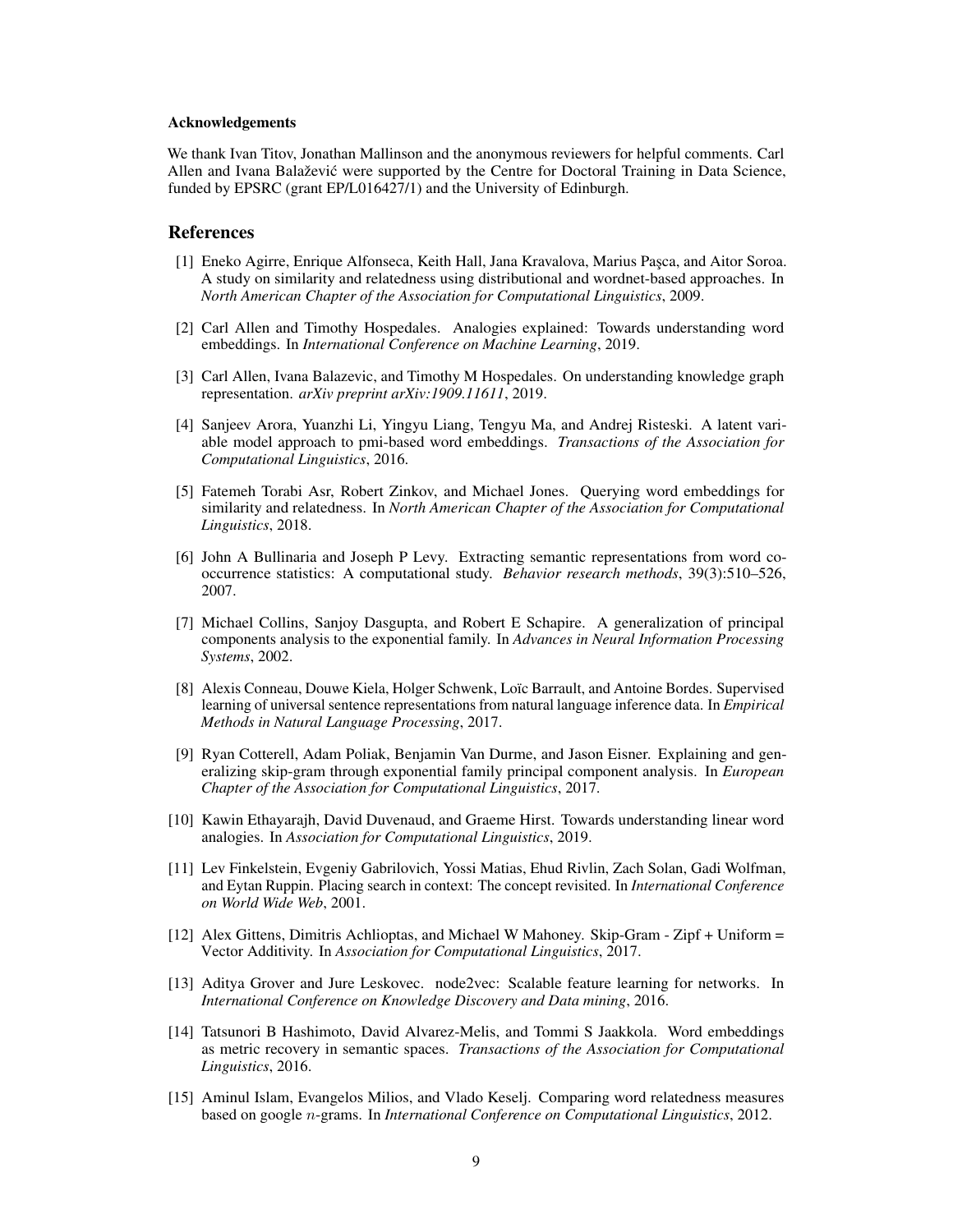- <span id="page-9-11"></span>[16] Amit Kumar Jaiswal, Guilherme Holdack, Ingo Frommholz, and Haiming Liu. Quantum-like generalization of complex word embedding: a lightweight approach for textual classification. In *Lernen, Wissen, Daten, Analysen*, 2018.
- <span id="page-9-7"></span>[17] Ryan Kiros, Yukun Zhu, Ruslan R Salakhutdinov, Richard Zemel, Raquel Urtasun, Antonio Torralba, and Sanja Fidler. Skip-thought vectors. In *Advances in Neural Information Processing Systems*, 2015.
- <span id="page-9-9"></span>[18] Andrew J Landgraf and Jeremy Bellay. word2vec Skip-Gram with Negative Sampling is a Weighted Logistic PCA. *arXiv preprint arXiv:1705.09755*, 2017.
- <span id="page-9-4"></span>[19] Omer Levy and Yoav Goldberg. Linguistic regularities in sparse and explicit word representations. In *Computational Natural Language Learning*, 2014.
- <span id="page-9-8"></span>[20] Omer Levy and Yoav Goldberg. Neural word embedding as implicit matrix factorization. In *Advances in Neural Information Processing Systems*, 2014.
- <span id="page-9-15"></span>[21] Omer Levy, Yoav Goldberg, and Ido Dagan. Improving distributional similarity with lessons learned from word embeddings. *Transactions of the Association for Computational Linguistics*, 2015.
- <span id="page-9-12"></span>[22] Qiuchi Li, Sagar Uprety, Benyou Wang, and Dawei Song. Quantum-inspired complex word embedding. In *Workshop on Representation Learning for NLP*, 2018.
- <span id="page-9-10"></span>[23] Tal Linzen. Issues in evaluating semantic spaces using word analogies. In *1st Workshop on Evaluating Vector-Space Representations for NLP*, 2016.
- <span id="page-9-14"></span>[24] Matt Mahoney. text8 wikipedia dump. <http://mattmahoney.net/dc/textdata.html>, 2011. [Online; accessed May 2019].
- <span id="page-9-0"></span>[25] Tomas Mikolov, Kai Chen, Greg Corrado, and Jeffrey Dean. Efficient estimation of word representations in vector space. In *International Conference on Learning Representations, Workshop Track Proceedings*, 2013.
- <span id="page-9-2"></span>[26] Tomas Mikolov, Ilya Sutskever, Kai Chen, Greg S Corrado, and Jeff Dean. Distributed representations of words and phrases and their compositionality. In *Advances in Neural Information Processing Systems*, 2013.
- <span id="page-9-3"></span>[27] Tomas Mikolov, Wen-tau Yih, and Geoffrey Zweig. Linguistic regularities in continuous space word representations. In *North American Chapter of the Association for Computational Linguistics*, 2013.
- <span id="page-9-16"></span>[28] David Mimno and Laure Thompson. The strange geometry of skip-gram with negative sampling. In *Empirical Methods in Natural Language Processing*, 2017.
- <span id="page-9-1"></span>[29] Jeffrey Pennington, Richard Socher, and Christopher Manning. Glove: Global vectors for word representation. In *Empirical Methods in Natural Language Processing*, 2014.
- <span id="page-9-5"></span>[30] Bryan Perozzi, Rami Al-Rfou, and Steven Skiena. Deepwalk: Online learning of social representations. In *International Conference on Knowledge Discovery and Data mining*, 2014.
- <span id="page-9-6"></span>[31] Jiezhong Qiu, Yuxiao Dong, Hao Ma, Jian Li, Kuansan Wang, and Jie Tang. Network embedding as matrix factorization: Unifying DeepWalk, line, pte, and node2vec. In *International Conference on Web Search and Data Mining*, 2018.
- <span id="page-9-17"></span>[32] Radim Řehůřek and Petr Sojka. Software framework for topic modelling with large corpora. In *Workshop on New Challenges for NLP Frameworks*, 2010.
- <span id="page-9-13"></span>[33] Tobias Schnabel, Igor Labutov, David Mimno, and Thorsten Joachims. Evaluation methods for unsupervised word embeddings. In *Empirical Methods in Natural Language Processing*, 2015.
- <span id="page-9-18"></span>[34] Bernhard Schölkopf, Alexander Smola, and Klaus-Robert Müller. Kernel principal component analysis. In *International Conference on Artificial Neural Networks*, 1997.